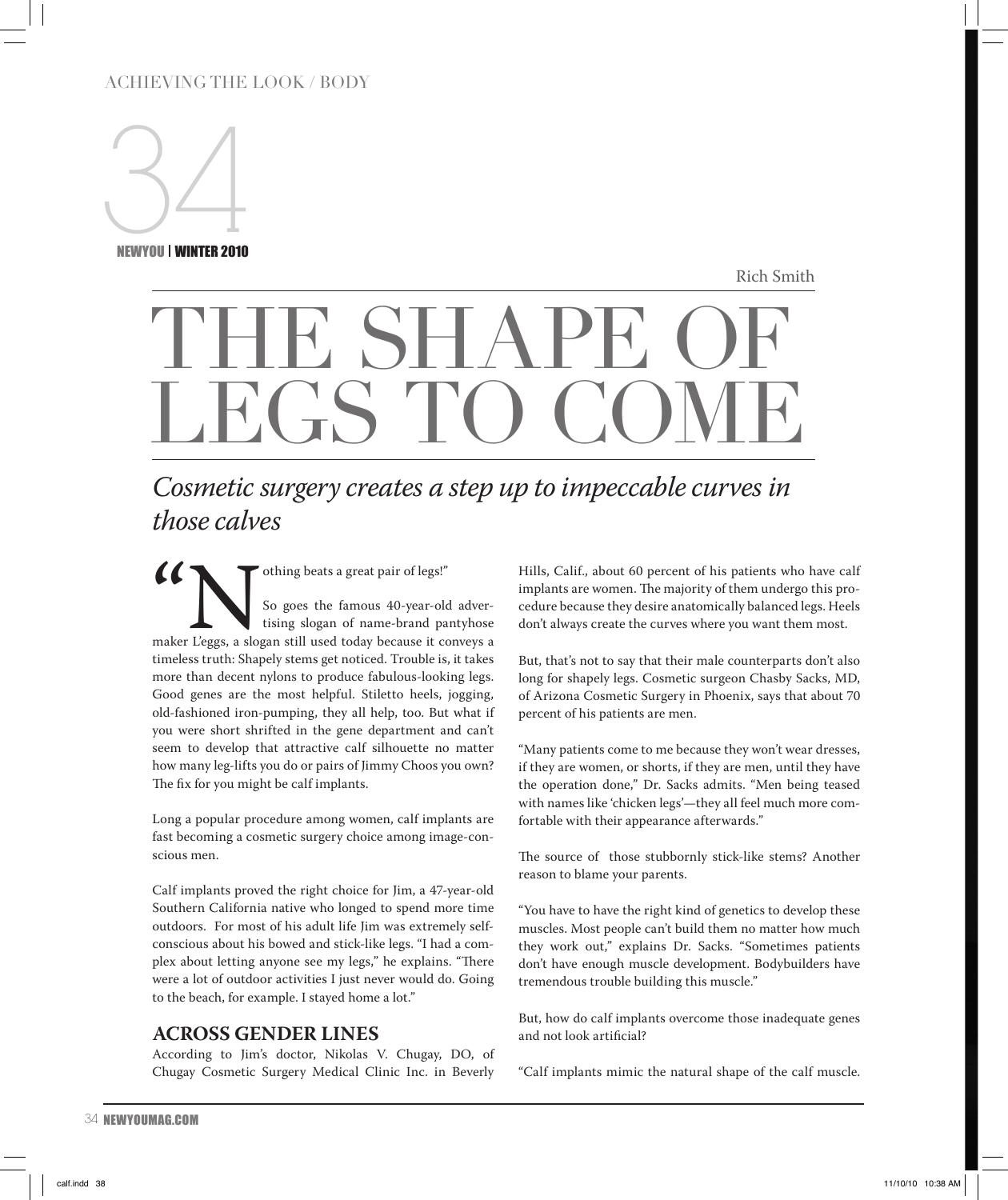N EWYOU FALL 2010 FACE *how much they work out."* have to have the r<br>of genetics to dev<br>muscles. Most pe<br>build them no ma<br>much they work o *"You have to have the right kind of genetics to develop these muscles. Most people can't build them no matter*

*—Chasby Sacks, MD*